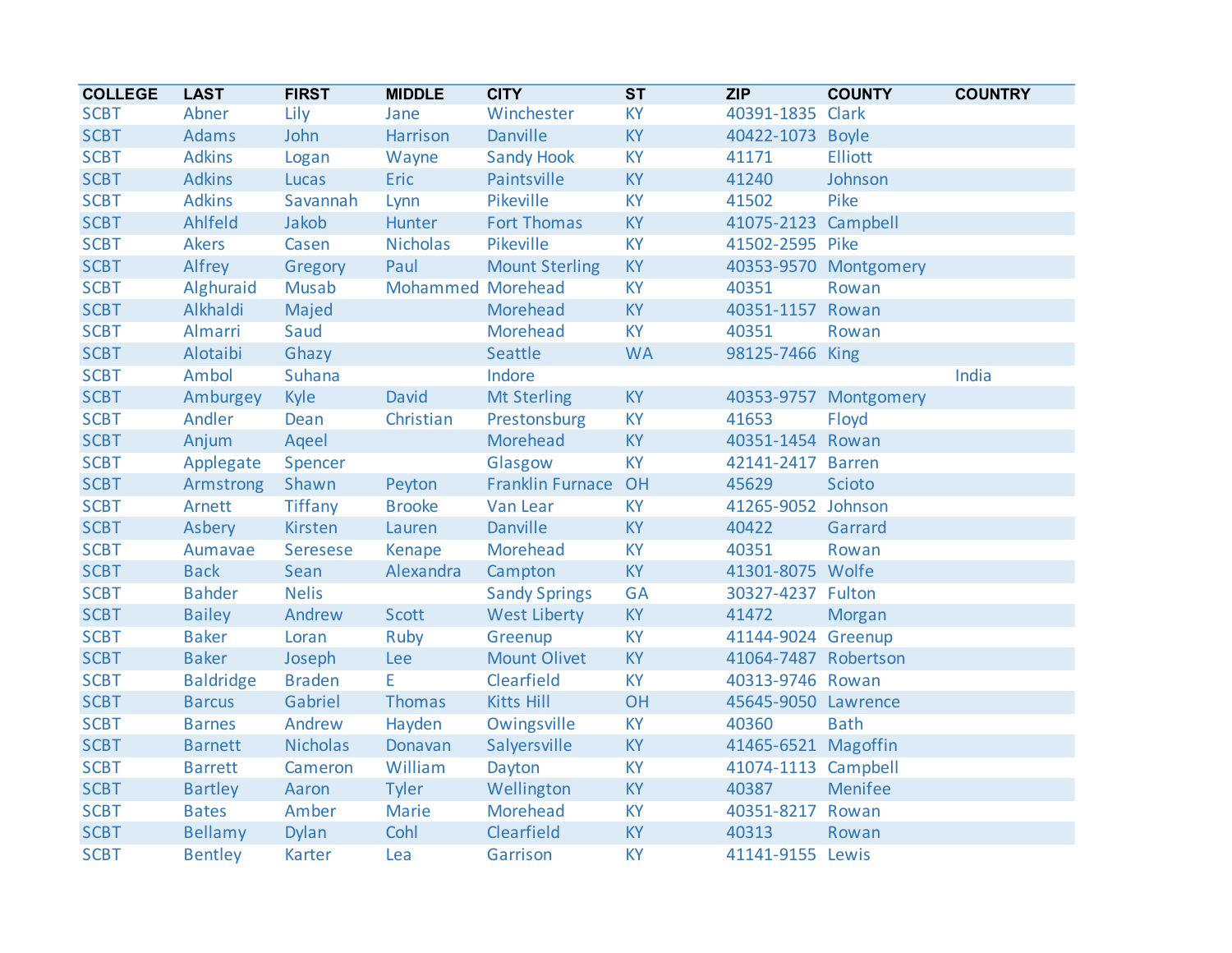| <b>SCBT</b> | <b>Benvie</b>   | Justin         | <b>Purvis</b> | Prosper           | <b>TX</b> | 75078-8804 Collin     |                       |
|-------------|-----------------|----------------|---------------|-------------------|-----------|-----------------------|-----------------------|
| <b>SCBT</b> | <b>Binion</b>   | Hunter         | Cole          | Grayson           | <b>KY</b> | 41143-8305 Carter     |                       |
| <b>SCBT</b> | <b>Binion</b>   | Stephanie      | Kay           | Olive Hill        | <b>KY</b> | 41164                 | Carter                |
| <b>SCBT</b> | <b>Black</b>    | Sarah          | Haviland      | Lexington         | <b>KY</b> | 40514                 | Fayette               |
| <b>SCBT</b> | <b>Black</b>    | Kamryn         | Rayann        | Morehead          | <b>KY</b> | 40351                 | Rowan                 |
| <b>SCBT</b> | <b>Bland</b>    | Justin         | K.            | <b>Brookville</b> | OH        |                       | 45309-1386 Montgomery |
| <b>SCBT</b> | <b>Blevins</b>  | Levi           | David         | <b>Eubank</b>     | KY        | 42567-9744 Pulaski    |                       |
| <b>SCBT</b> | <b>Bogart</b>   | <b>Tanner</b>  | Peyton        | Sardinia          | OH        | 45171-8515 Brown      |                       |
| <b>SCBT</b> | <b>Boggs</b>    | Davy           |               | Olive Hill        | KY        | 41164-8244 Carter     |                       |
| <b>SCBT</b> | <b>Bond</b>     | Spencer        | Cole          | <b>Olive Hill</b> | <b>KY</b> | 41164                 | Carter                |
| <b>SCBT</b> | <b>Bowlin</b>   | Courtney       | Elizabeth     | Louisville        | <b>KY</b> | 40216-2328 Jefferson  |                       |
| <b>SCBT</b> | <b>Bowling</b>  | Cody           | Andrew        | <b>Vicco</b>      | KY        | 41773-8300 Perry      |                       |
| <b>SCBT</b> | <b>Boyd</b>     | Chad           | Anthony       | <b>Kite</b>       | <b>KY</b> | 41828-8826 Knott      |                       |
| <b>SCBT</b> | <b>Boyle</b>    | Erin           | <b>Nicole</b> | Hanoverton        | OH        | 44423-9635 Columbiana |                       |
| <b>SCBT</b> | <b>Branham</b>  | <b>Mack</b>    | Austin        | Ashcamp           | <b>KY</b> | 41512                 | Pike                  |
| <b>SCBT</b> | <b>Brown</b>    | Bethany        | Hope          | <b>Peebles</b>    | OH        | 45660-9571 Adams      |                       |
| <b>SCBT</b> | <b>Brown</b>    | Lila           | Mackenna      | Portsmouth        | OH        | 45662-6421 Scioto     |                       |
| <b>SCBT</b> | <b>Browning</b> | Caleb          | Augustus      | Winchester        | <b>KY</b> | 40391                 | <b>Clark</b>          |
| <b>SCBT</b> | <b>Bunch</b>    | <b>Travis</b>  | Alan          | <b>Irvine</b>     | <b>KY</b> | 40336-6923 Estill     |                       |
| <b>SCBT</b> | <b>Burden</b>   | <b>Mason</b>   | Lee           | <b>Paris</b>      | KY        | 40361                 | Robertson             |
| <b>SCBT</b> | <b>Burdine</b>  | Caitlyn        | Hope          | Frankfort         | <b>KY</b> | 40601                 | Franklin              |
| <b>SCBT</b> | <b>Burkhead</b> | Dalton         | Lane          | Lawrenceburg      | KY        | 40342-9210 Anderson   |                       |
| <b>SCBT</b> | <b>Burris</b>   | India          | Rain          | Ashland           | <b>KY</b> | 41102-5610 Boyd       |                       |
| <b>SCBT</b> | <b>Bush</b>     | <b>Brendan</b> | Anthony       | Ezel              | <b>KY</b> | 41425-8614 Morgan     |                       |
| <b>SCBT</b> | Calvert         | Charles        | Andrew        | Scottsville       | <b>KY</b> | 42164-9459 Allen      |                       |
| <b>SCBT</b> | Campbell        | Thomas         |               | Knoxville         | <b>TN</b> | 37921-7707 Knox       |                       |
| <b>SCBT</b> | Cannon          | Leighton       | Riley         | Morehead          | <b>KY</b> | 40351                 | Rowan                 |
| <b>SCBT</b> | Cantrell        | Jonathan       | Daniel        | Louisa            | <b>KY</b> | 41230                 | Lawrence              |
| <b>SCBT</b> | Carlisle        | Amelia         | <b>Jo</b>     | Morehead          | KY        | 40351-8951 Rowan      |                       |
| <b>SCBT</b> | Carroll         | Ethen          | Scott         | Williamsburg      | KY        | 40769-1537 Whitley    |                       |
| <b>SCBT</b> | Carter          | Caleb          | <b>Lee</b>    | Grayson           | <b>KY</b> | 41143-7994 Carter     |                       |
| <b>SCBT</b> | Castle          | Richard        | Michael       | Stambaugh         | <b>KY</b> | 41257-9213 Johnson    |                       |
| <b>SCBT</b> | Caudill         | Lee            | Michael       | Whitesburg        | <b>KY</b> | 41858-7425 Letcher    |                       |
| <b>SCBT</b> | Chaney          | Morgan         | Patrick       | Catlettsburg      | KY        | 41129                 | <b>Boyd</b>           |
| <b>SCBT</b> | Chaney          | Luke           | <b>Kelly</b>  | Pikeville         | <b>KY</b> | 41501-9204 Pike       |                       |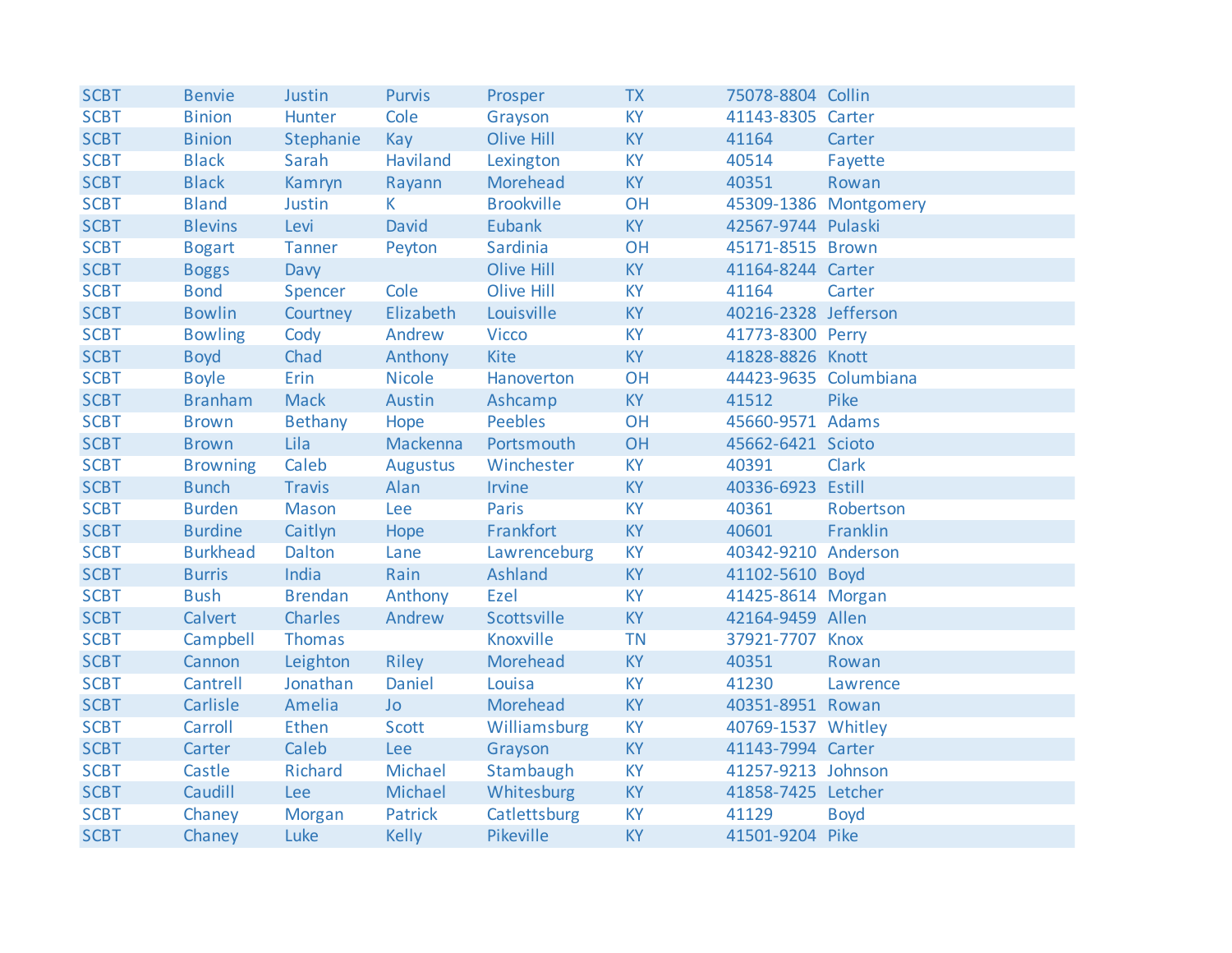| <b>SCBT</b> | Chesney          | Gabriel        | Radge                    | <b>Morehead</b>       | <b>KY</b> | 40351                | Rowan                     |
|-------------|------------------|----------------|--------------------------|-----------------------|-----------|----------------------|---------------------------|
| <b>SCBT</b> | <b>Childers</b>  | Kassidy        | Morgan                   | Pikeville             | <b>KY</b> | 41501-8190 Pike      |                           |
| <b>SCBT</b> | <b>Childs</b>    | Christina      | Catherine                | Hillsboro             | <b>KY</b> | 41049-8604 Fleming   |                           |
| <b>SCBT</b> | Christian        | Aaron          | Michael                  | Morehead              | <b>KY</b> | 40351                | Rowan                     |
| <b>SCBT</b> | Clausen          | Jennifer       | Riley                    | Fontana               | CA        |                      | 92336-3625 San Bernardino |
| <b>SCBT</b> | <b>Clemons</b>   | <b>Brianna</b> | Haney                    | Jackson               | <b>KY</b> | 41339-8106 Breathitt |                           |
| <b>SCBT</b> | <b>Clemons</b>   | Morgan         | <b>Brittany</b>          | <b>Berea</b>          | <b>KY</b> | 40403                | Madison                   |
| <b>SCBT</b> | <b>Clemons</b>   | Myiah          | E.                       | <b>Mount Sterling</b> | KY        |                      | 40353-1452 Montgomery     |
| <b>SCBT</b> | Coleman          | Richard        | <b>Nicholas</b>          | Lexington             | <b>KY</b> | 40504-2814 Fayette   |                           |
| <b>SCBT</b> | Coleman          | <b>Thomas</b>  | Edwyn                    | <b>Elkhorn City</b>   | <b>KY</b> | 41522-7801 Pike      |                           |
| <b>SCBT</b> | <b>Collins</b>   | Zachary        | Wayne                    | Olympia               | <b>KY</b> | 40358                | <b>Bath</b>               |
| <b>SCBT</b> | <b>Combs</b>     | Veronica       | K                        | Grayson               | <b>KY</b> | 41143-1066 Carter    |                           |
| <b>SCBT</b> | <b>Commans</b>   | Quinn          |                          | Placentia             | <b>CA</b> | 92870-8236 Orange    |                           |
| <b>SCBT</b> | Compton          | <b>Tyler</b>   | Jacob                    | Minford               | OH        | 45653-8540 Scioto    |                           |
| <b>SCBT</b> | Conway           | Cory           | Patrick                  | Noblesville           | IN        | 46062-9051 Hamilton  |                           |
| <b>SCBT</b> | Conyers          | Jacob          | <b>Douglas</b>           | <b>Salt Lick</b>      | <b>KY</b> | 40371                | <b>Bath</b>               |
| <b>SCBT</b> | Corbin           | Cameron        | Lee                      | Sharpsburg            | <b>KY</b> | 40374                | <b>Bath</b>               |
| <b>SCBT</b> | Cordray          | Andrew         | Thomas                   | Cynthiana             | <b>KY</b> | 41031-8580 Harrison  |                           |
| <b>SCBT</b> | Cornette         | Whitney        | <b>Danielle</b>          | Tollesboro            | <b>KY</b> | 41189                | Lewis                     |
| <b>SCBT</b> | Craig            | <b>Elissa</b>  | Flora Mae                | Walton                | <b>KY</b> | 41094-7800 Boone     |                           |
| <b>SCBT</b> | Craig            | Catrina        | Elizabeth                | <b>West Liberty</b>   | <b>KY</b> | 41472                | Morgan                    |
| <b>SCBT</b> | Crumbacker Isaac |                | David                    | Finchville            | KY        | 40022-6743 Shelby    |                           |
| <b>SCBT</b> | Cuccinelli       | Caroline       | Rose                     | Winchester            | <b>KY</b> | 40391                | <b>Clark</b>              |
| <b>SCBT</b> | Curreri          | Hannah         | $R_{\cdot}$              | Winchester            | <b>KY</b> | 40391-7638 Clark     |                           |
| <b>SCBT</b> | <b>Curtis</b>    | Dalton         | Ray                      | Olympia               | <b>KY</b> | 40358-9030 Bath      |                           |
| <b>SCBT</b> | <b>Davis</b>     | Matthew        | Jordan Razor Owingsville |                       | <b>KY</b> | 40360                | <b>Bath</b>               |
| <b>SCBT</b> | <b>Davis</b>     | Caleb          | Christopher Winchester   |                       | <b>KY</b> | 40391-9549 Clark     |                           |
| <b>SCBT</b> | Davis            | <b>Tavin</b>   | T                        | <b>Memphis</b>        | <b>TN</b> | 38125-3475 Shelby    |                           |
| <b>SCBT</b> | <b>Delisle</b>   | Griffin        | <b>Douglas</b>           | <b>New Richmond</b>   | OH        | 45157-9668 Clermont  |                           |
| <b>SCBT</b> | <b>Dennis</b>    | Haley          | Michelle                 | Olive Hill            | <b>KY</b> | 41164                | Carter                    |
| <b>SCBT</b> | <b>Dennis</b>    | Madison        | Claire                   | Morehead              | <b>KY</b> | 40351                | Rowan                     |
| <b>SCBT</b> | deVerges         | Jessica        | Thornhill                | Lexington             | <b>KY</b> | 40502-3321 Fayette   |                           |
| <b>SCBT</b> | <b>Dickerson</b> | Emma           | Katrina                  | <b>West Liberty</b>   | <b>KY</b> | 41472-7815 Morgan    |                           |
| <b>SCBT</b> | <b>Dragoo</b>    | Jeremy         | Luke                     | <b>Mount Sterling</b> | <b>KY</b> |                      | 40353-8106 Montgomery     |
| <b>SCBT</b> | <b>Drury</b>     | Zachary        | Connor                   | Maysville             | <b>KY</b> | 41056                | <b>Mason</b>              |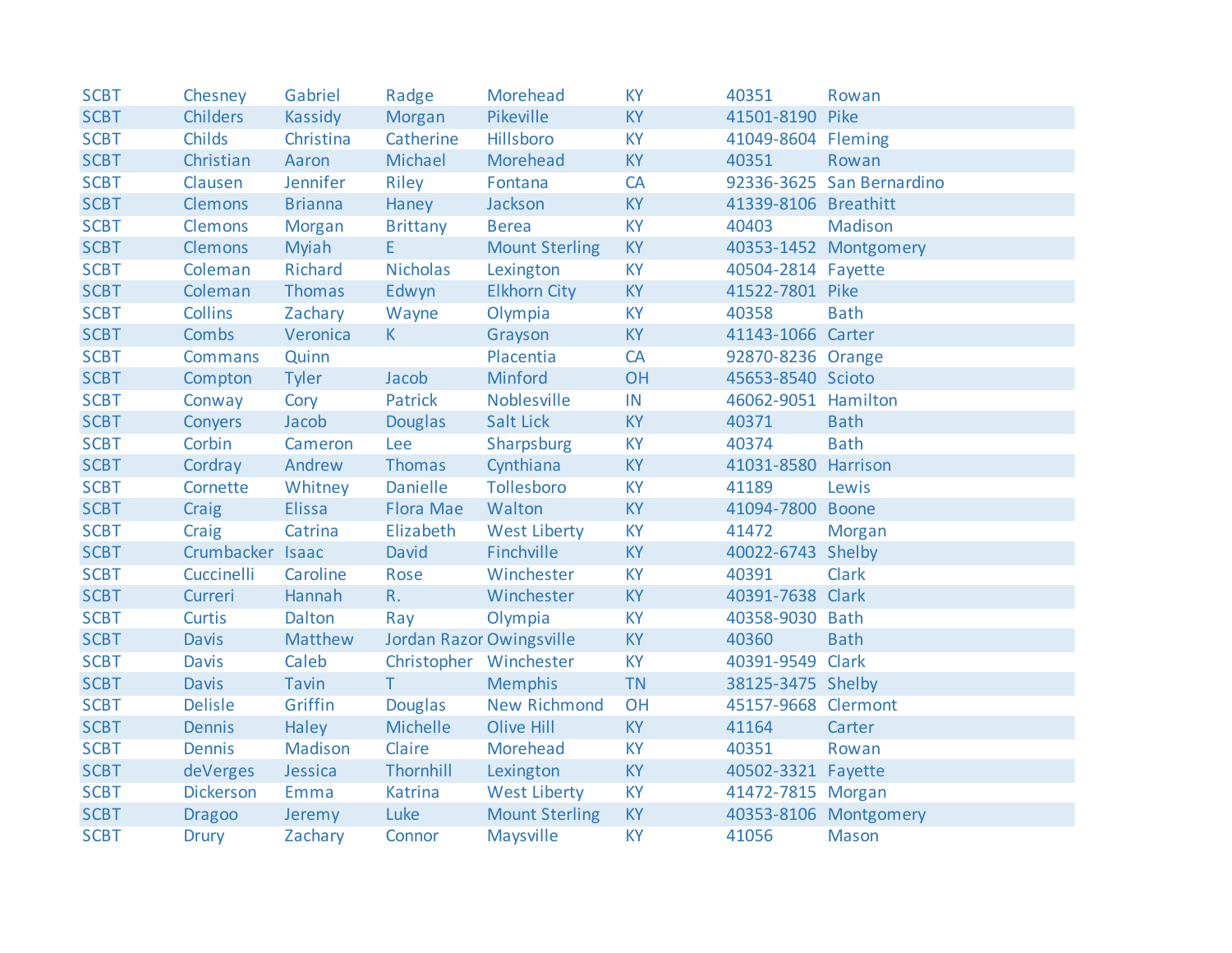| <b>SCBT</b> | <b>Duffy</b>                 | Graham            | Parker        | Goshen                | <b>KY</b> | 40026-9799 Oldham    |                       |
|-------------|------------------------------|-------------------|---------------|-----------------------|-----------|----------------------|-----------------------|
| <b>SCBT</b> | <b>Dunagan</b>               | Michael           | Joseph        | <b>Terre Haute</b>    | IN        | 47803-2383 Vigo      |                       |
| <b>SCBT</b> | Dunaway                      | Leevi             | <b>Tanner</b> | Maysville             | <b>KY</b> | 41056                | <b>Mason</b>          |
| <b>SCBT</b> | <b>Duncan</b>                | <b>Taylor</b>     | Hezekiah      | Olive Hill            | <b>KY</b> | 41164-7994 Carter    |                       |
| <b>SCBT</b> | <b>Elkins</b>                | Olivia            | Grace         | Greenup               | <b>KY</b> | 41144-9078 Greenup   |                       |
| <b>SCBT</b> | <b>Evans</b>                 | Kaitlyn           | Jayne         | Ashland               | <b>KY</b> | 41101-3010 Boyd      |                       |
| <b>SCBT</b> | <b>Faris</b>                 | <b>Tanner</b>     | <b>Blake</b>  | Flemingsburg          | KY        | 41041-8841 Fleming   |                       |
| <b>SCBT</b> | Feldhaus                     | Madison           | Carey         | Columbus              | OH        | 43235-2070 Franklin  |                       |
| <b>SCBT</b> | Feltner                      | Jackson           | M.            | Louisa                | KY        | 41230-9576 Lawrence  |                       |
| <b>SCBT</b> | Ferguson                     | Sheryll           |               | Prestonsburg          | <b>KY</b> | 41653-7874 Floyd     |                       |
| <b>SCBT</b> | Ferry                        | Jacob             | William       | Aurora                | IL.       | 60503-4773 Will      |                       |
| <b>SCBT</b> | Fitch                        | <b>Briana</b>     | Shanese       | Ashland               | <b>KY</b> | 41102-7658 Boyd      |                       |
| <b>SCBT</b> | Fraley                       | Christopher Chase |               | <b>East Point</b>     | KY        | 41216                | Johnson               |
| <b>SCBT</b> | Fraley                       | Alex              | Michael       | <b>Mount Sterling</b> | <b>KY</b> |                      | 40353-8228 Montgomery |
| <b>SCBT</b> | Garcia-Castr <sub>Jose</sub> |                   | Luis          | Morehead              | <b>KY</b> | 40351                | Rowan                 |
| <b>SCBT</b> | Garris                       | <b>Meldrick</b>   | Thomas        | Olive Hill            | <b>KY</b> | 41164-5039 Carter    |                       |
| <b>SCBT</b> | Gatton                       | Joseph            |               | Owensboro             | <b>KY</b> | 42301-2859 Daviess   |                       |
| <b>SCBT</b> | Gauze                        | Ruby              | Jada          | <b>Huddy</b>          | KY        | 41535-8929 Pike      |                       |
| <b>SCBT</b> | Getchell                     | Christopher Lee   |               | Campton               | <b>KY</b> | 41301-6532 Wolfe     |                       |
| <b>SCBT</b> | <b>Giangregoric Alexa</b>    |                   |               | Peabody               | <b>MA</b> | 01960-2617 Essex     |                       |
| <b>SCBT</b> | Giesbers                     | Sjaak             |               | Williamstown          | KY        | 41097-8063 Grant     |                       |
| <b>SCBT</b> | Gillum                       | Ryan              | Austin        | Grayson               | <b>KY</b> | 41143                | Carter                |
| <b>SCBT</b> | Gillum                       | Timothy           | David         | <b>Sandy Hook</b>     | KY        | 41171                | <b>Elliott</b>        |
| <b>SCBT</b> | Gooden                       | <b>Nicholas</b>   |               | <b>Berlin</b>         | PA        | 15530-1465 Somerset  |                       |
| <b>SCBT</b> | Gravitt                      | Seba              |               | Georgetown            | <b>KY</b> | 40324                | <b>Scott</b>          |
| <b>SCBT</b> | Greene                       | Jaiden            | M             | <b>Gunlock</b>        | <b>KY</b> | 41632-7350 Magoffin  |                       |
| <b>SCBT</b> | Griffin                      | Cassie            | <b>Bess</b>   | Roopville             | <b>GA</b> | 30170                | Carroll               |
| <b>SCBT</b> | Grogan                       | Weston            | L.            | Paducah               | <b>KY</b> | 42001-5337 McCracken |                       |
| <b>SCBT</b> | Guilfoil                     | William           | Matthew       | Lexington             | <b>KY</b> | 40515-1250 Fayette   |                       |
| <b>SCBT</b> | Gullet                       | Lowell            | <b>Tanner</b> | Flatwoods             | <b>KY</b> | 41139-1313 Greenup   |                       |
| <b>SCBT</b> | Gullett                      | James             | Connor        | Salyersville          | KY        | 41465-8898 Magoffin  |                       |
| <b>SCBT</b> | Hagan                        | Jerricah          |               | Philpot               | <b>KY</b> | 42366-9762 Daviess   |                       |
| <b>SCBT</b> | Hall                         | Lucas             | Spencer       | Raven                 | <b>KY</b> | 41861-9103 Knott     |                       |
| <b>SCBT</b> | Hall                         | <b>Tyler</b>      | Aaron         | Inez                  | <b>KY</b> | 41224-0896 Martin    |                       |
| <b>SCBT</b> | Hall                         | Gabriella         | Rose          | Maysville             | <b>KY</b> | 41056-8107 Mason     |                       |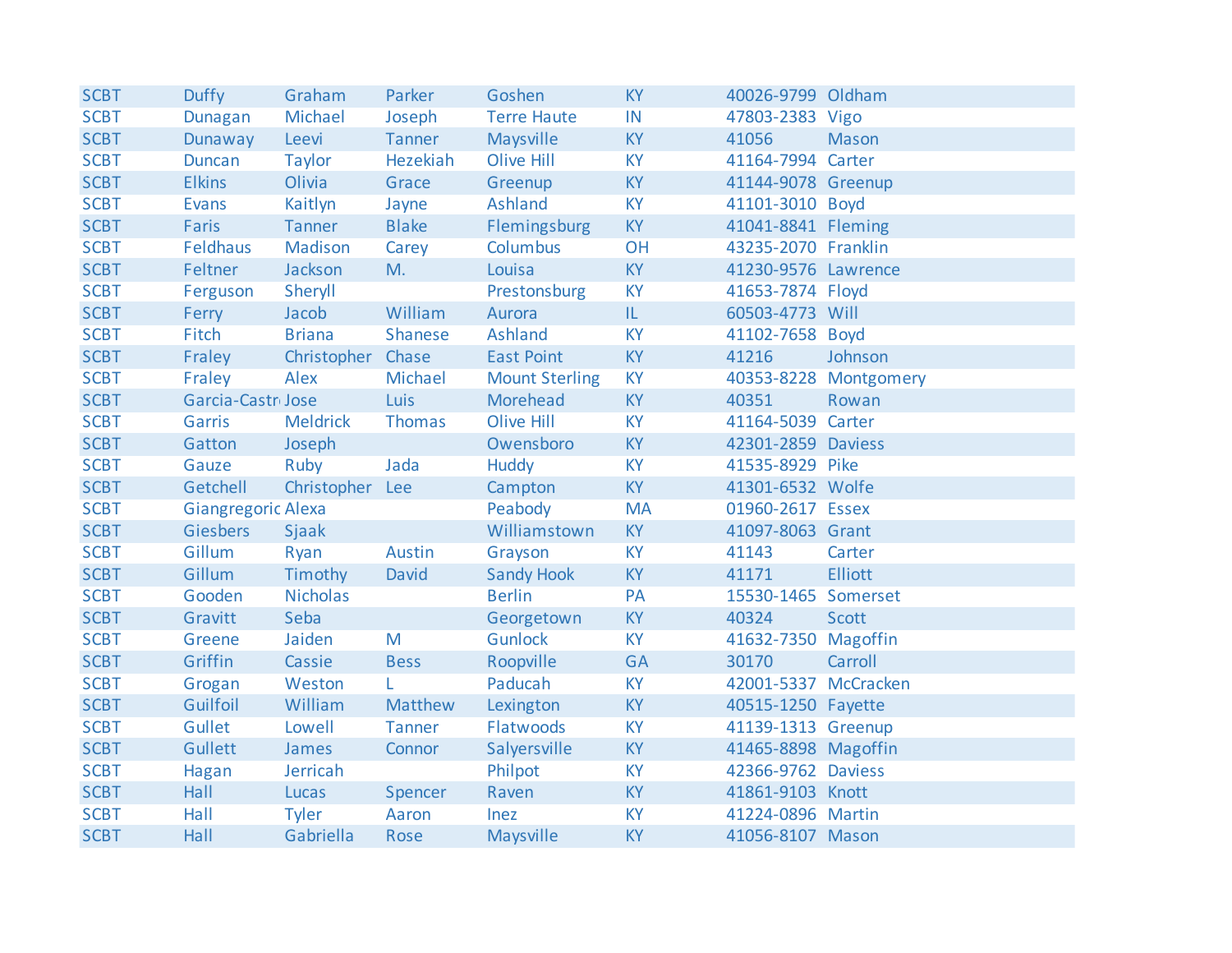| <b>SCBT</b> | Hall           | Carly         | S                    | Pikeville             | <b>KY</b> | 41501               | Pike                  |
|-------------|----------------|---------------|----------------------|-----------------------|-----------|---------------------|-----------------------|
| <b>SCBT</b> | Hamilton       | Elizabeth     | Sue                  | Prestonsburg          | KY        | 41653-0083 Floyd    |                       |
| <b>SCBT</b> | Hamm           | Kyle          | W                    | <b>New Haven</b>      | <b>KY</b> | 40051               | Fayette               |
| <b>SCBT</b> | Harmon         | Savannah      | Rose                 | Inez                  | <b>KY</b> | 41224-8720 Martin   |                       |
| <b>SCBT</b> | <b>Hart</b>    | Wyatt         | <b>Boone</b>         | Owingsville           | <b>KY</b> |                     | 40360-7000 Montgomery |
| <b>SCBT</b> | Hatton         | Jared         | Scott                | <b>Mount Sterling</b> | <b>KY</b> |                     | 40353-8828 Montgomery |
| <b>SCBT</b> | Hay            | Joseph        | Robert               | Huntington            | <b>WV</b> | 25704-2019 Wayne    |                       |
| <b>SCBT</b> | Hayden         | Daulton       | Dennis               | Stambaugh             | <b>KY</b> | 41257-9044 Johnson  |                       |
| <b>SCBT</b> | Hayden         | <b>Dyllan</b> | David                | Stambaugh             | <b>KY</b> | 41257-9044 Johnson  |                       |
| <b>SCBT</b> | <b>Heist</b>   | McKayla       | Robin                | Somerset              | <b>KY</b> | 42501-3160 Pulaski  |                       |
| <b>SCBT</b> | Helton         | <b>Tyler</b>  | <b>Bryce</b>         | Grayson               | <b>KY</b> | 41143-7429 Carter   |                       |
| <b>SCBT</b> | Helton         | Luke          | Michael              | Whiteland             | IN        | 46184-9683 Johnson  |                       |
| <b>SCBT</b> | Henderson      | <b>Travis</b> | Woodburn             | Jeffersonville        | <b>KY</b> | 40337               | Montgomery            |
| <b>SCBT</b> | Hensley        | Dalton        | Zachary              | Hatfield              | <b>KY</b> | 41514-9059 Pike     |                       |
| <b>SCBT</b> | Hensor         | <b>Bryce</b>  |                      | Petersburg            | PA        | 16669               | Huntingdon            |
| <b>SCBT</b> | Hernandez      | Ethan         | Alberto              | Paris                 | <b>KY</b> | 40361-7009 Bourbon  |                       |
| <b>SCBT</b> | Herron         | Grant         | Michael              | Greenwood             | IN        | 46143-8275 Johnson  |                       |
| <b>SCBT</b> | Hesler         | <b>Duncan</b> | Lane                 | Winchester            | OH        | 45697-9758 Adams    |                       |
| <b>SCBT</b> | <b>Hicks</b>   | Elizabeth     | Ruth                 | Morehead              | <b>KY</b> | 40351               | Montgomery            |
| <b>SCBT</b> | <b>Highley</b> | Zackary       | Clay                 | Owingsville           | <b>KY</b> | 40360               | <b>Bath</b>           |
| <b>SCBT</b> | <b>Hilton</b>  | Cory          | Dale                 | Morehead              | <b>KY</b> | 40351-7582 Rowan    |                       |
| <b>SCBT</b> | Hinton         | Cameron       | Ford                 | <b>Hillsboro</b>      | KY        | 41049-8429 Fleming  |                       |
| <b>SCBT</b> | Hinton         | Christopher   | Paul                 | Frankfort             | <b>KY</b> | 40601-0000 Franklin |                       |
| <b>SCBT</b> | <b>Hitch</b>   | <b>Trevor</b> | <b>Lee</b>           | Morehead              | <b>KY</b> | 40351-1846 Rowan    |                       |
| <b>SCBT</b> | Holderby       | <b>Trevor</b> | Lane                 | Salyersville          | <b>KY</b> | 41465-6852 Magoffin |                       |
| <b>SCBT</b> | Holley         | Skylar        | <b>Nixon</b>         | <b>Mount Sterling</b> | <b>KY</b> | 40353               | Montgomery            |
| <b>SCBT</b> | Holt           | Cassidy       | <b>Marie</b>         | Cookeville            | <b>TN</b> | 38503               | Putnam                |
| <b>SCBT</b> | Holt           | Kyle          | <b>Nicholas</b>      | Versailles            | <b>KY</b> | 40383-9585 Woodford |                       |
| <b>SCBT</b> | Horne          | Alexander     | Keith                | <b>Mt Sterling</b>    | <b>KY</b> |                     | 40353-9745 Montgomery |
| <b>SCBT</b> | Howard         | Hannah        | Elizabeth            | Fayetteville          | OH        | 45118               | <b>Brown</b>          |
| <b>SCBT</b> | Howell         | Levi          | Joseph               | Lexington             | KY        | 40515-1007 Fayette  |                       |
| <b>SCBT</b> | Howell         | Courtney      |                      | Hartford              | <b>KY</b> | 42347-1545 Ohio     |                       |
| <b>SCBT</b> | Hunley         | Hannah        | Grace                | Salyersville          | <b>KY</b> | 41465               | <b>Magoffin</b>       |
| <b>SCBT</b> | Hunt           | Deborah       | Kay                  | <b>Smiths Grove</b>   | <b>KY</b> | 42171-9305 Warren   |                       |
| <b>SCBT</b> | <b>Jenkins</b> | Jon           | Christopher Morehead |                       | <b>KY</b> | 40351               | Rowan                 |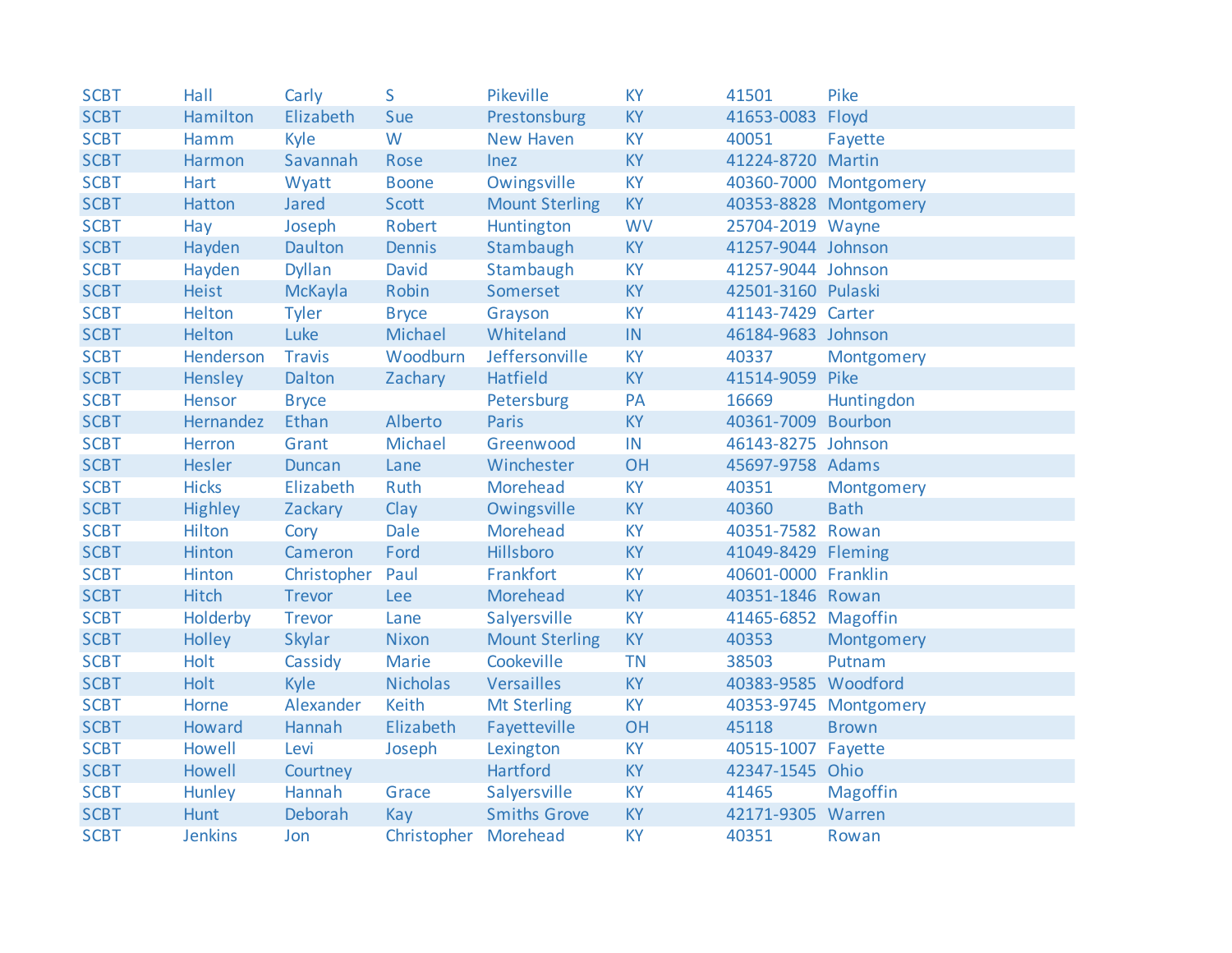| <b>SCBT</b> | Johnson          | Larry           | <b>Brent</b> | <b>Baxter</b>         | <b>KY</b> | 40806-0691 Harlan    |                        |                      |
|-------------|------------------|-----------------|--------------|-----------------------|-----------|----------------------|------------------------|----------------------|
| <b>SCBT</b> | Jude             | Dalton          | Alexander    | Inez                  | KY        | 41224-0636 Martin    |                        |                      |
| <b>SCBT</b> | <b>Kafka</b>     | Wilson          |              | Pittsburg             | <b>KS</b> | 66762-6444 Crawford  |                        |                      |
| <b>SCBT</b> | <b>Kelley</b>    | <b>Trenton</b>  | Nathan       | <b>Columbus</b>       | IN        |                      | 47201-8461 Bartholomew |                      |
| <b>SCBT</b> | <b>Kidd</b>      | <b>Jared</b>    | Grayson      | <b>Banner</b>         | <b>KY</b> | 41603-8016 Floyd     |                        |                      |
| <b>SCBT</b> | Kline            | Austin          |              | <b>Beecher City</b>   | IL.       | 62414-4072 Effingham |                        |                      |
| <b>SCBT</b> | Kossler          | <b>Danielle</b> | Justine      | Waynesville           | <b>OH</b> | 45068-8587 Warren    |                        |                      |
| <b>SCBT</b> | Lackey           | James           | Kendell      | Jeffersonville        | <b>KY</b> |                      | 40337-9698 Montgomery  |                      |
| <b>SCBT</b> | Lamb             | <b>Holly</b>    | Louise       | Morehead              | KY        | 40351                | Rowan                  |                      |
| <b>SCBT</b> | Lambert          | Jeffrey         |              | Olive Hill            | <b>KY</b> | 41164-6255 Carter    |                        |                      |
| <b>SCBT</b> | Layne            | Hunter          | <b>Derek</b> | Olive Hill            | <b>KY</b> | 41164-6200 Carter    |                        |                      |
| <b>SCBT</b> | Le               | Quang           |              | Morehead              | <b>KY</b> | 40351                | Rowan                  |                      |
| <b>SCBT</b> | Leet             | Hannah          | Raeann       | Maysville             | KY        | 41056                | Fayette                |                      |
| <b>SCBT</b> | Leet             | <b>Devin</b>    | Matthew      | Ewing                 | <b>KY</b> | 41039                | Fleming                |                      |
| <b>SCBT</b> | Leggett          | Clayton         | <b>Bryce</b> | <b>Mt Sterling</b>    | <b>KY</b> | 40353                | Montgomery             |                      |
| <b>SCBT</b> | Lemaster         | Alexandre       | <b>Brant</b> | <b>South Shore</b>    | <b>KY</b> | 41175-8522 Greenup   |                        |                      |
| <b>SCBT</b> | Liles            | <b>Trent</b>    | S            | <b>Mount Sterling</b> | <b>KY</b> | 40353                | Montgomery             |                      |
| <b>SCBT</b> | Lipinski         | Matthew         | Joseph       | <b>Batavia</b>        | OH        | 45103-2553 Clermont  |                        |                      |
| <b>SCBT</b> | Litteral         | Grace           | Aleigha      | <b>West Liberty</b>   | <b>KY</b> | 41472-7401 Morgan    |                        |                      |
| <b>SCBT</b> | Logsdon          | <b>Holly</b>    | A            | Owensboro             | <b>KY</b> | 42303-9234 Daviess   |                        |                      |
| <b>SCBT</b> | Lohmeier         | Olivia          | Lauren       | Cincinnati            | <b>OH</b> | 45241-3377 Hamilton  |                        |                      |
| <b>SCBT</b> | Lohrer           | Anna            | Mae          | Cincinnati            | OH        | 45233-3500 Hamilton  |                        |                      |
| <b>SCBT</b> | Long             | Keith           | W.           | Richmond              | <b>KY</b> | 40475                | Madison                |                      |
| <b>SCBT</b> | Longo            | Kristyan        | Gregory      | Ashland               | <b>KY</b> | 41101-7312 Boyd      |                        |                      |
| <b>SCBT</b> | Lord             | Savannah        | G            | Englewood             | CO        | 80112                | <b>Ben Hill</b>        |                      |
| <b>SCBT</b> | Loudermilk Garet |                 | Wain         | <b>West Liberty</b>   | KY        | 41472                | <b>Morgan</b>          |                      |
| <b>SCBT</b> | Lowery           | <b>Dakota</b>   | Luke         | Morehead              | KY        | 40351                | Rowan                  | <b>United States</b> |
| <b>SCBT</b> | Lozinak          | William         | David        | Hollidaysburg         | PA        | 16648-9290 Blair     |                        |                      |
| <b>SCBT</b> | Lucero           | Sheridan        | L.           | Lexington             | <b>KY</b> | 40502-2418 Fayette   |                        |                      |
| <b>SCBT</b> | Markwell         | Garrison        | Roger        | Morehead              | <b>KY</b> | 40351-7642 Rowan     |                        |                      |
| <b>SCBT</b> | <b>Marrs</b>     | Benjamin        | Andrew       | Lexington             | KY        | 40509-9540 Fayette   |                        |                      |
| <b>SCBT</b> | <b>Martin</b>    | Tonyalee        | Cricket      | Jeffersonville        | <b>KY</b> | 40337                | Montgomery             |                      |
| <b>SCBT</b> | <b>Mathews</b>   | M'Shae          | L.           | Morehead              | KY        | 40351                | Rowan                  |                      |
| <b>SCBT</b> | Maxam            | Connor          | B            | Winchester            | <b>KY</b> | 40391-8252 Clark     |                        |                      |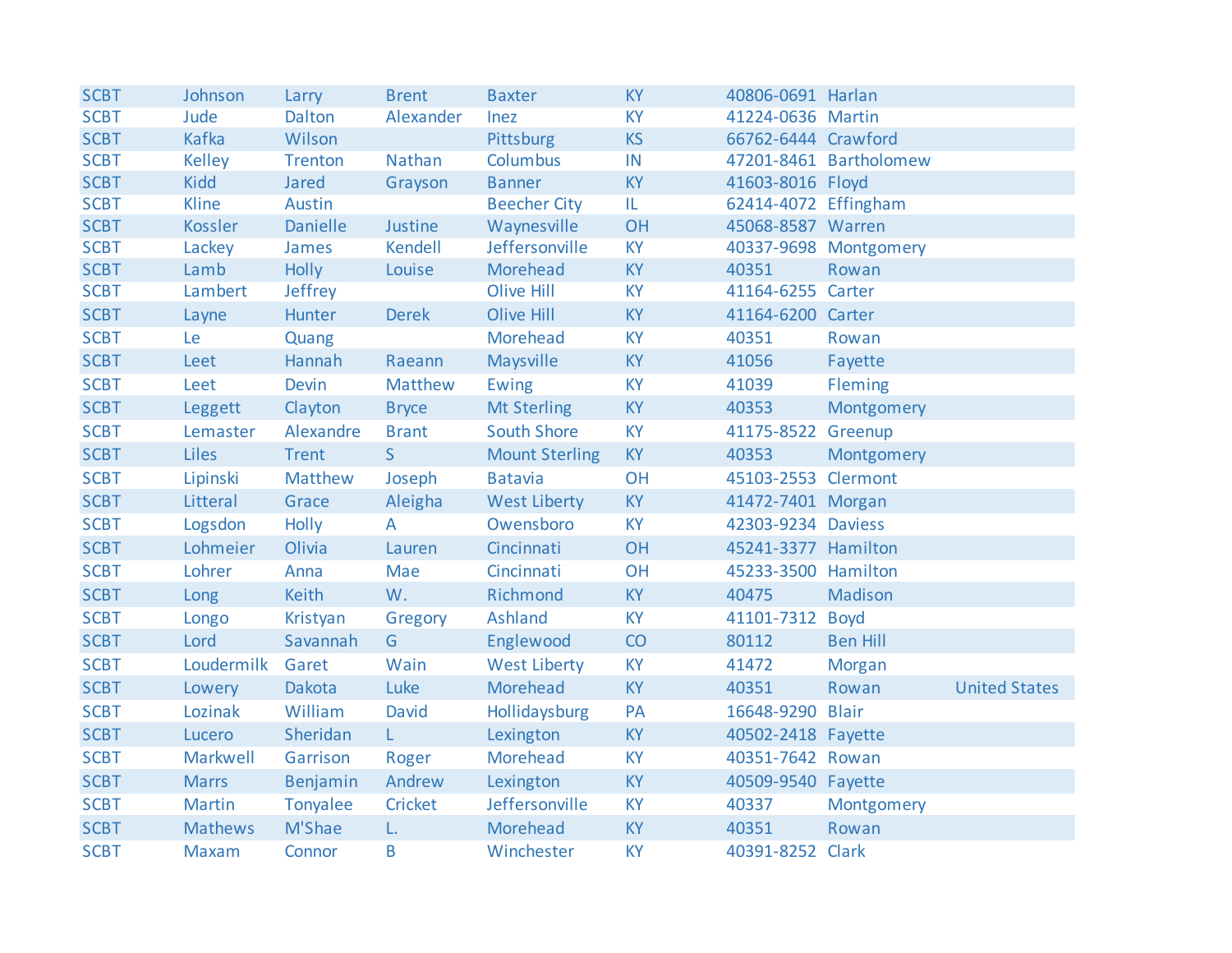| <b>SCBT</b> | May                | Caleb          | <b>Dale</b>    | Vanceburg           | <b>KY</b> | 41179-7364 Lewis     |                         |
|-------------|--------------------|----------------|----------------|---------------------|-----------|----------------------|-------------------------|
| <b>SCBT</b> | <b>McClurg</b>     | Josh           |                | Lexington           | <b>KY</b> | 40505                | Fayette                 |
| <b>SCBT</b> | <b>McCoy</b>       | <b>Billie</b>  | <b>Jo</b>      | Webbville           | <b>KY</b> | 41180-8100 Lawrence  |                         |
| <b>SCBT</b> | <b>McKnight</b>    | <b>Tyler</b>   | <b>Dustin</b>  | Ashland             | <b>KY</b> | 41101-4722 Boyd      |                         |
| <b>SCBT</b> | <b>McMillen</b>    | Maxwell        | P              | Independence        | KY        | 41051-7835 Kenton    |                         |
| <b>SCBT</b> | <b>Meadows</b>     | Matthew        | Ray            | Owingsville         | <b>KY</b> | 40360-8520 Bath      |                         |
| <b>SCBT</b> | <b>Meadows</b>     | Hannah         | Rochelle       | Stanton             | <b>KY</b> | 40380-2229 Powell    |                         |
| <b>SCBT</b> | <b>Melton</b>      | <b>Dylan</b>   | K.             | <b>Vicco</b>        | <b>KY</b> | 41773                | Perry                   |
| <b>SCBT</b> | <b>Miller</b>      | Jarrett        | Michael        | Shelby              | OH        | 44875-9455 Richland  |                         |
| <b>SCBT</b> | Miracle            | Jacqueline     | $\mathsf{K}$   | London              | <b>KY</b> | 40741-8615 Laurel    |                         |
| <b>SCBT</b> | <b>Moore</b>       | Benjamin       | Walker         | Hillsboro           | <b>KY</b> | 41049                | Fleming                 |
| <b>SCBT</b> | <b>Moore</b>       | Dakota         | Jesse-Ray      | <b>Mount Olivet</b> | KY        | 41064-8867 Robertson |                         |
| <b>SCBT</b> | <b>Moran</b>       | Gavin          | Augustus       | Hillsboro           | <b>KY</b> | 41049-7615 Fleming   |                         |
| <b>SCBT</b> | <b>Muncy</b>       | <b>Brayden</b> | Allen          | Inez                | <b>KY</b> | 41224-2018 Martin    |                         |
| <b>SCBT</b> | Murdock-Vas Tashna |                |                | Lilburn             | <b>GA</b> | 30047                | <b>Dekalb</b>           |
| <b>SCBT</b> | <b>Muschong</b>    | Joseph         | $\mathsf{C}$   | Lexington           | <b>KY</b> | 40503-4207 Fayette   |                         |
| <b>SCBT</b> | <b>Neal</b>        | <b>Kelly</b>   | L.             | Stanton             | <b>KY</b> | 40380-9404 Powell    |                         |
| <b>SCBT</b> | <b>New</b>         | <b>Bradon</b>  | Chandler       | Owenton             | KY        | 40359-9082 Owen      |                         |
| <b>SCBT</b> | <b>Noble</b>       | Kenray         | Janice         | Jackson             | <b>KY</b> | 41339                | <b>Breathitt</b>        |
| <b>SCBT</b> | Ockerman           | Hunter         | Owens          | Grayson             | KY        | 41143-7175 Carter    |                         |
| <b>SCBT</b> | Orme               | James          |                | Maysville           | KY        | 41056-8814 Mason     |                         |
| <b>SCBT</b> | Osman              | Benjamin       | Η.             | <b>South Shore</b>  | <b>KY</b> | 41175                | Greenup                 |
| <b>SCBT</b> | <b>Otis</b>        | James          | Chandler       | Olympia             | KY        | 40358                | <b>Bath</b>             |
| <b>SCBT</b> | Owsley             | Chelsea        | <b>Breanna</b> | Vest                | <b>KY</b> | 41772                | <b>Knott</b>            |
| <b>SCBT</b> | Palla              | Christina      | Lee            | Apollo              | PA        |                      | 15613-1742 Westmoreland |
| <b>SCBT</b> | Palla              | Sidney         | Ann            | Apollo              | PA        |                      | 15613-1742 Westmoreland |
| <b>SCBT</b> | Parker             | Kobe           | $\overline{O}$ | Morehead            | <b>KY</b> | 40351-0000 Rowan     |                         |
| <b>SCBT</b> | <b>Parsons</b>     | Cameron        | <b>Blake</b>   | Hurricane           | <b>WV</b> | 25526-8724 Putnam    |                         |
| <b>SCBT</b> | Patel              | Mann           | Sanjay         | Somerset            | <b>KY</b> | 42503-9605 Pulaski   |                         |
| <b>SCBT</b> | <b>Patrick</b>     | Sawyer         | Allen          | Frenchburg          | <b>KY</b> | 40322-8994 Menifee   |                         |
| <b>SCBT</b> | Patterson          | Wesley         | Ryan           | Greenup             | <b>KY</b> | 41144-7496 Greenup   |                         |
| <b>SCBT</b> | Petatan            | Abad           |                | Lexington           | <b>KY</b> | 40517                | Fayette                 |
| <b>SCBT</b> | Peterson           | Patrick        | Sean           | Westerville         | OH        | 43081                | Franklin                |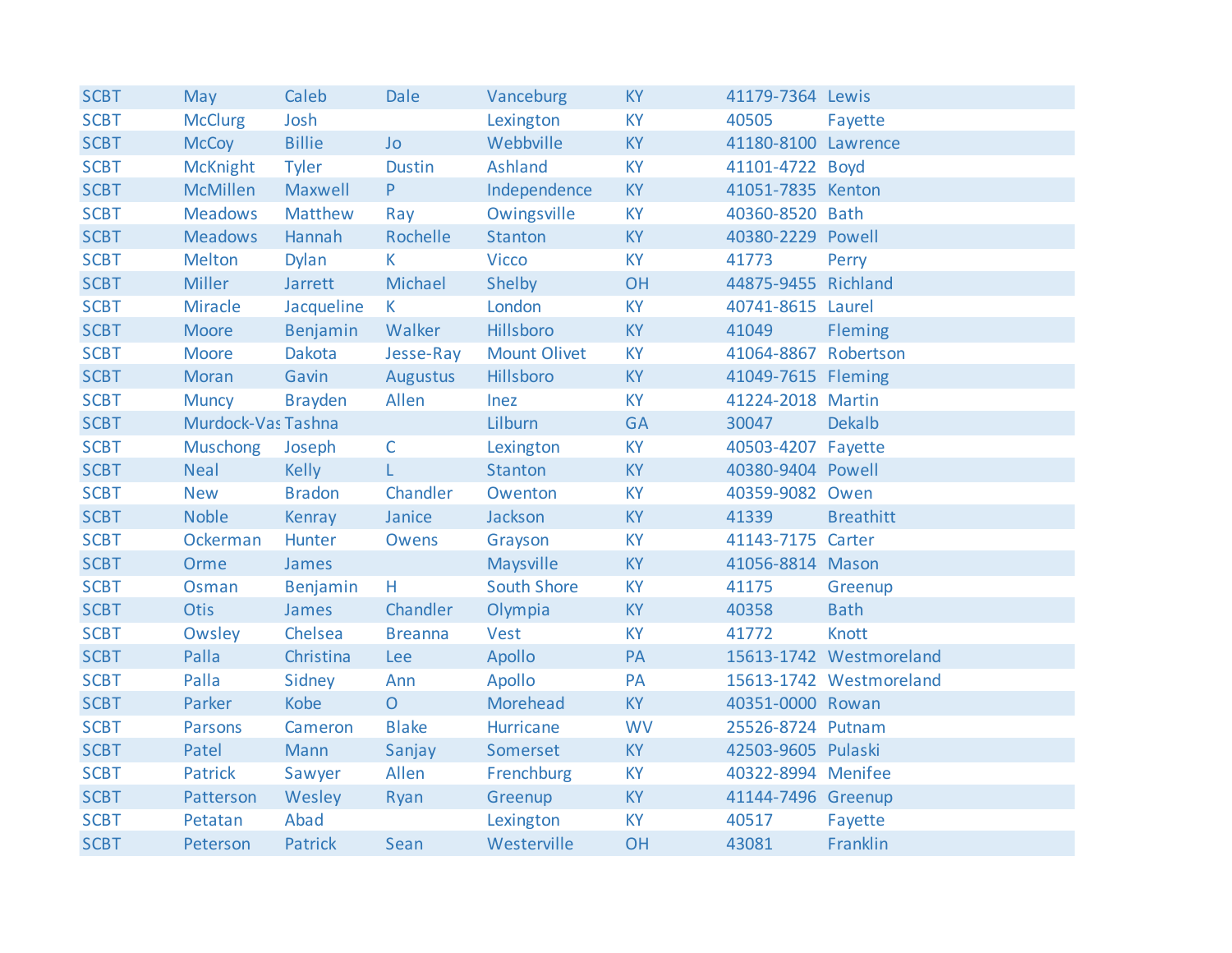| <b>SCBT</b> | Petrey           | Ansel            | Aaron           | Winchester            | <b>KY</b> | 40391-8912 Clark    |                       |
|-------------|------------------|------------------|-----------------|-----------------------|-----------|---------------------|-----------------------|
| <b>SCBT</b> | <b>Phillips</b>  | Ryan             | Henry           | London                | <b>KY</b> | 40744               | Laurel                |
| <b>SCBT</b> | Pierce           | Leah             | <b>Nicole</b>   | Radcliff              | <b>KY</b> | 40160-9307 Hardin   |                       |
| <b>SCBT</b> | Pinion           | Matt             | Ray             | <b>Jenkins</b>        | <b>KY</b> | 41537               | Pike                  |
| <b>SCBT</b> | Polly            | Austin           | M               | Ermine                | <b>KY</b> | 41815-0000 Letcher  |                       |
| <b>SCBT</b> | Potter           | Jerry            | Kye             | <b>West Liberty</b>   | <b>KY</b> | 41472-7733 Morgan   |                       |
| <b>SCBT</b> | Prater           | Jacob            | Kyle            | Vanceburg             | <b>KY</b> | 41179-7921 Lewis    |                       |
| <b>SCBT</b> | Prater           | Madison          | Renee           | Vanceburg             | <b>KY</b> | 41179-7921 Lewis    |                       |
| <b>SCBT</b> | Prater           | Gary             | Michael         | <b>West Liberty</b>   | <b>KY</b> | 41472               | Morgan                |
| <b>SCBT</b> | Prewitt          | Gracie           |                 | Versailles            | <b>KY</b> | 40383               | Woodford              |
| <b>SCBT</b> | Ray              | <b>Brayden</b>   | Deron           | <b>Brooksville</b>    | <b>KY</b> | 41004-8271 Bracken  |                       |
| <b>SCBT</b> | <b>Reed</b>      | Heather          | Kalene          | Pikeville             | <b>KY</b> | 41501-6616 Pike     |                       |
| <b>SCBT</b> | Reichenbach John |                  | Michael         | Union                 | <b>KY</b> | 41091-8089 Boone    |                       |
| <b>SCBT</b> | Reisz            | Justin           | Frederick       | Taylorsville          | <b>KY</b> | 40071-6932 Bullitt  |                       |
| <b>SCBT</b> | Reynolds         | Christopher Lee  |                 | <b>West Liberty</b>   | <b>KY</b> | 41472-8503 Morgan   |                       |
| <b>SCBT</b> | Rice             | Johnathon        | Tyler           | Augusta               | <b>KY</b> | 41002-8949 Bracken  |                       |
| <b>SCBT</b> | Rice             | Rachel           | Ann             | <b>Booneville</b>     | <b>KY</b> | 41314-8886 Owsley   |                       |
| <b>SCBT</b> | <b>Rieck</b>     | Trevor           | <b>Bryce</b>    | <b>Hillsboro</b>      | <b>KY</b> | 41049-8522 Fleming  |                       |
| <b>SCBT</b> | Ritchie          | Megan            | Danielle        | Flemingsburg          | <b>KY</b> | 41041-9294 Fleming  |                       |
| <b>SCBT</b> | Robinson         | Thomas           | Reese           | Ashland               | <b>KY</b> | 41102               | <b>Boyd</b>           |
| <b>SCBT</b> | <b>Rogers</b>    | Emilee           | <b>B.</b>       | Winchester            | <b>KY</b> | 40391               | <b>Clark</b>          |
| <b>SCBT</b> | <b>Rogers</b>    | Garret           | Reed            | Oklahoma City         | OK        | 73132-4919 Oklahoma |                       |
| <b>SCBT</b> | <b>Rogers</b>    | Trenton          | Ray             | Clay City             | <b>KY</b> | 40312-0527 Powell   |                       |
| <b>SCBT</b> | Rose             | Peyton           | Elizabeth       | Versailles            | <b>KY</b> | 40383-9779 Woodford |                       |
| <b>SCBT</b> | <b>Russ</b>      | Victoria         | Elizabeth       | <b>Brandenburg</b>    | <b>KY</b> | 40108-1013 Meade    |                       |
| <b>SCBT</b> | Russell          | Cody             | Shane           | Inverness             | FL.       | 34453               | <b>Citrus</b>         |
| <b>SCBT</b> | <b>Russo</b>     | <b>Breanna</b>   | Marie           | Crittenden            | <b>KY</b> | 41030-8203 Grant    |                       |
| <b>SCBT</b> | Ryan             | Rece             | <b>McKinley</b> | Morehead              | <b>KY</b> | 40351               | Rowan                 |
| <b>SCBT</b> | Sapp             | Zachary          | $\mathsf{R}$    | <b>Mount Sterling</b> | <b>KY</b> |                     | 40353-9400 Montgomery |
| <b>SCBT</b> | Sargent          | Timothy          |                 | Morehead              | <b>KY</b> | 40351-9178 Rowan    |                       |
| <b>SCBT</b> | <b>Saunders</b>  | Cole             |                 | Ewing                 | <b>KY</b> | 41039-9608 Fleming  |                       |
| <b>SCBT</b> | Seid             | <b>Bethlehem</b> | M               | Morehead              | <b>KY</b> | 40351               | Rowan                 |
| <b>SCBT</b> | Sexton           | Caleb            | William         | Grayson               | <b>KY</b> | 41143-1746 Carter   |                       |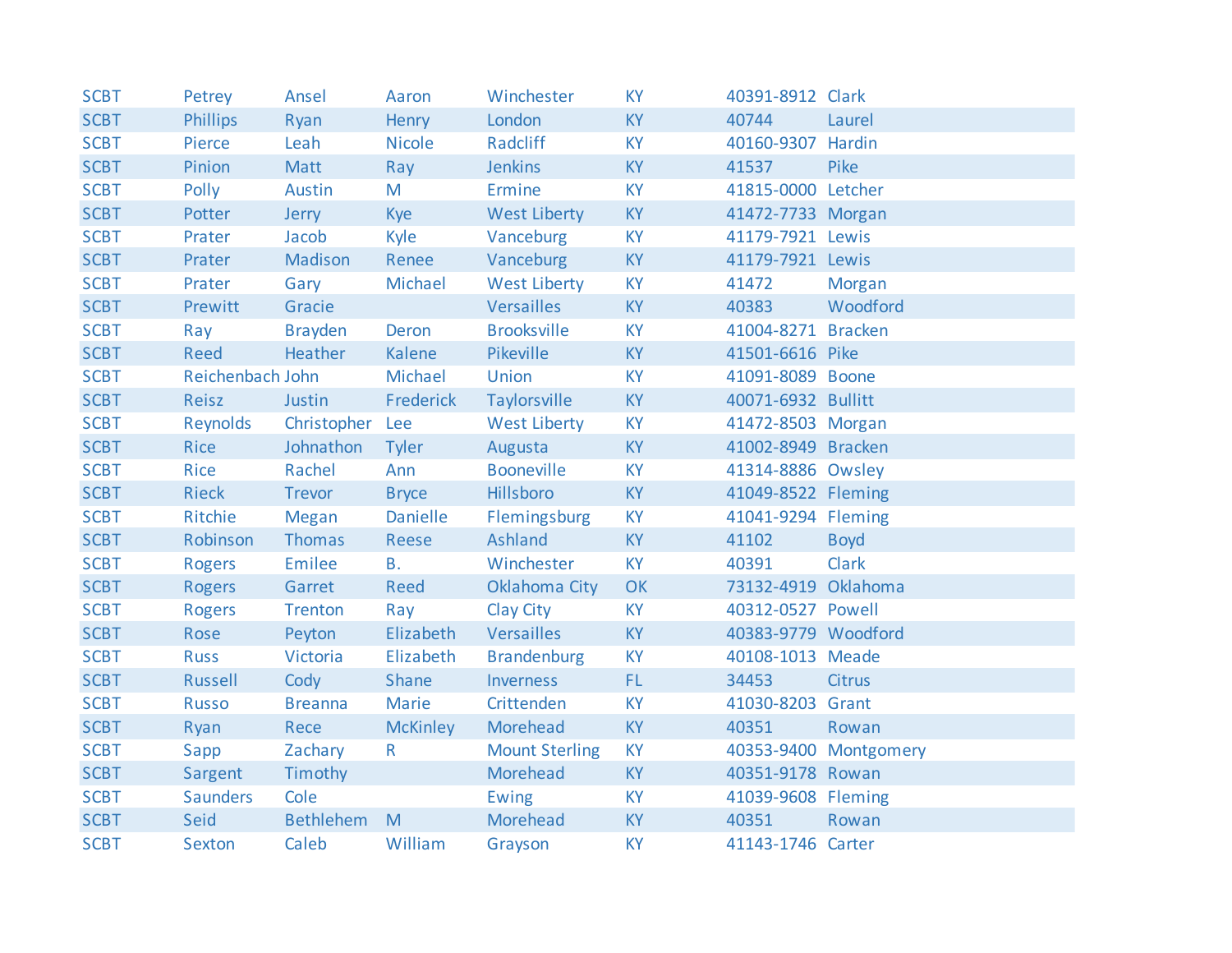| <b>SCBT</b> | <b>Shaffer</b>             | Corey           | Joe                  | <b>Harpers Ferry</b>  | <b>WV</b> | 25425                | Jefferson     |
|-------------|----------------------------|-----------------|----------------------|-----------------------|-----------|----------------------|---------------|
| <b>SCBT</b> | <b>Shaffner</b>            | Kenneth         | $\overline{A}$       | Louisville            | <b>KY</b> | 40241-2569 Jefferson |               |
| <b>SCBT</b> | Sherman                    | John            | Reynolds             | Liberty Township OH   |           | 45044-9752 Butler    |               |
| <b>SCBT</b> | Short                      | William         | <b>Bernara</b>       | La Grange             | <b>KY</b> | 40031-7525 Oldham    |               |
| <b>SCBT</b> | <b>Shufflebarge Hunter</b> |                 | $\mathsf{K}$         | Louisville            | <b>KY</b> | 40291                | Jefferson     |
| <b>SCBT</b> | Simpson                    | Maddison        | <b>McKenzie</b>      | Lancaster             | <b>KY</b> | 40444                | Garrard       |
| <b>SCBT</b> | Simpson                    | Lucy            | Gene                 | Ironton               | OH        | 45638-8769 Lawrence  |               |
| <b>SCBT</b> | <b>Skaggs</b>              | Allie           | Janette              | Grayson               | <b>KY</b> | 41143                | Carter        |
| <b>SCBT</b> | Smith                      | Andrew          |                      | Ashland               | <b>KY</b> | 41101-4026 Boyd      |               |
| <b>SCBT</b> | Smith                      | Macey           | <b>Marie</b>         | Cold Sprgs Highla KY  |           | 41076                | Campbell      |
| <b>SCBT</b> | Smith                      | Madison         | Victoria             | Frankfort             | <b>KY</b> | 40601-9763 Franklin  |               |
| <b>SCBT</b> | Smith                      | Sophie          | Grace                | Waynesburg            | <b>KY</b> | 40489-9000 Lincoln   |               |
| <b>SCBT</b> | Smith                      | Archie          | D.                   | Jeffersonville        | <b>KY</b> | 40337                | Montgomery    |
| <b>SCBT</b> | Smith                      | <b>Braden</b>   | Mark Dougla Morehead |                       | <b>KY</b> | 40351                | Rowan         |
| <b>SCBT</b> | Snedegar                   | Makenzie        | Lynn                 | Owingsville           | <b>KY</b> | 40360-9022 Bath      |               |
| <b>SCBT</b> | Sorrell                    | Carrie          | Justice              | <b>Mount Sterling</b> | <b>KY</b> | 40353                | Rowan         |
| <b>SCBT</b> | Sparkman                   | Jackston        | Cole                 | Hindman               | <b>KY</b> | 41822-1032 Knott     |               |
| <b>SCBT</b> | <b>Spears</b>              | Jaxsen          |                      | Plainfield            | IN        | 46168-7767 Hendricks |               |
| <b>SCBT</b> | <b>Sprouls</b>             | Lisa            | M.                   | Cumberland            | <b>KY</b> | 40823                | Harlan        |
| <b>SCBT</b> | <b>Spurlock</b>            | Kyle            | <b>Dylan</b>         | Catlettsburg          | <b>KY</b> | 41129-9654 Boyd      |               |
| <b>SCBT</b> | Stanley-Willi Jaden        |                 | Amadeo               | Lawrenceville         | <b>GA</b> | 30044-6988 Gwinnett  |               |
| <b>SCBT</b> | Stansberry Madison         |                 | E                    | Covington             | <b>KY</b> | 41016-1437 Kenton    |               |
| <b>SCBT</b> | <b>Staton</b>              | Camren          | Jaimes               | Grayson               | <b>KY</b> | 41143-1927 Carter    |               |
| <b>SCBT</b> | <b>Stepp</b>               | Kaitlyn         | Ella                 | Inez                  | <b>KY</b> | 41224                | <b>Martin</b> |
| <b>SCBT</b> | <b>Stevens</b>             | Sheldon         | Kash                 | <b>Sandy Hook</b>     | <b>KY</b> | 41171-8000 Elliott   |               |
| <b>SCBT</b> | <b>Stevens</b>             | <b>Nicholas</b> | Scott                | Morehead              | <b>KY</b> | 40351                | Rowan         |
| <b>SCBT</b> | Stevenson                  | Micah           | <b>Barrett</b>       | Winchester            | <b>KY</b> | 40391-8252 Clark     |               |
| <b>SCBT</b> | <b>Stewart</b>             | Kyler           | Laine                | Richmond              | <b>KY</b> | 40475-8478 Madison   |               |
| <b>SCBT</b> | <b>Stinnett</b>            | Carla           | Dean                 | Nicholasville         | <b>KY</b> | 40356-1396 Jessamine |               |
| <b>SCBT</b> | <b>Stinnett</b>            | Sadie           | Jo                   | Nicholasville         | <b>KY</b> | 40356                | Jessamine     |
| <b>SCBT</b> | <b>Stone</b>               | Landon          | Curtis               | Vanceburg             | <b>KY</b> | 41179                | Lewis         |
| <b>SCBT</b> | Sulfridge                  | Heather         | Youvonne             | Corbin                | <b>KY</b> | 40701                | <b>Knox</b>   |
| <b>SCBT</b> | Surgener                   | Gabriel         | Tristan              | Waddy                 | <b>KY</b> | 40076                | Shelby        |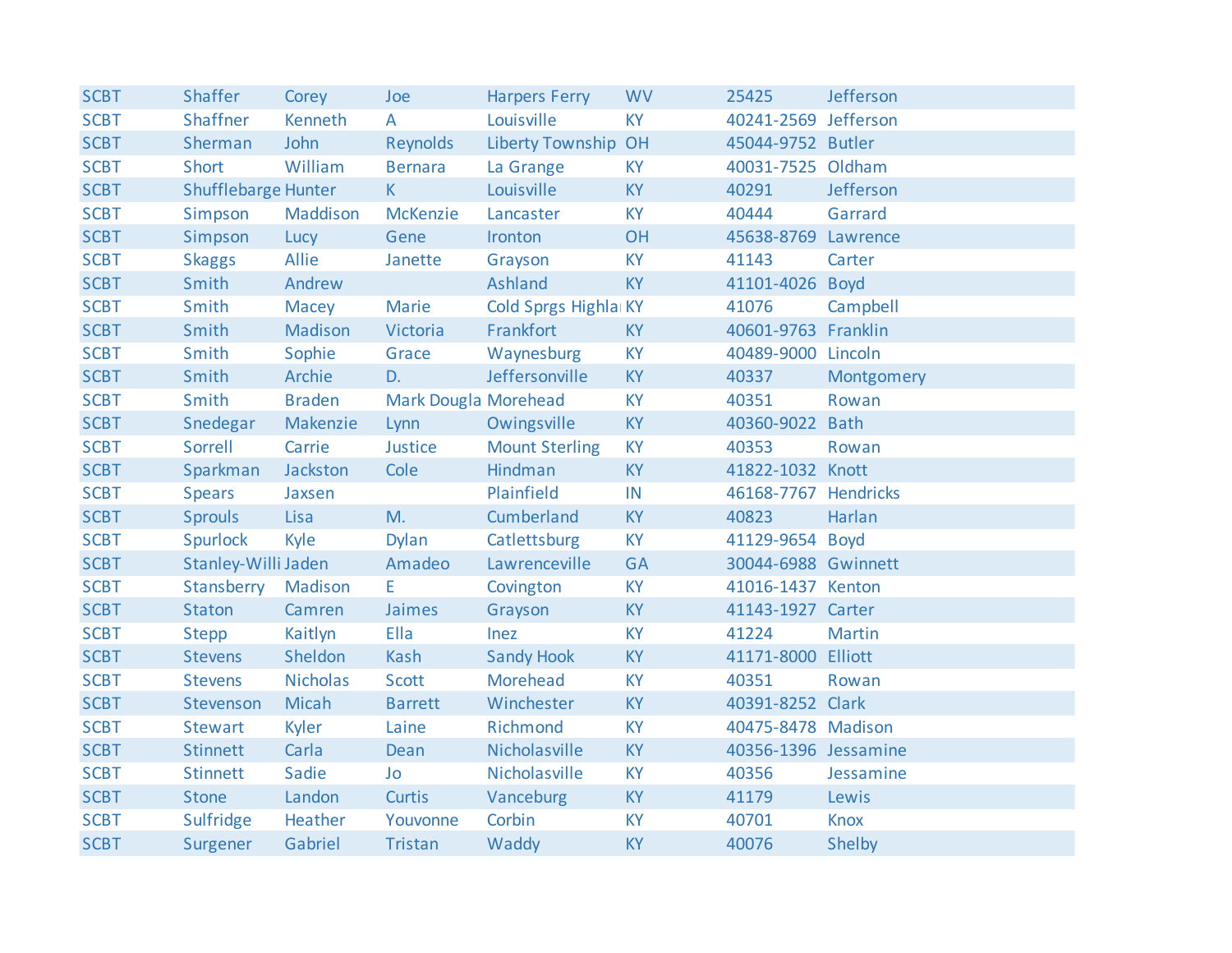| <b>SCBT</b> | Switzer           | Wilson          | Scott                | Carlisle              | <b>KY</b> | 40311-9033 Nicholas |                       |
|-------------|-------------------|-----------------|----------------------|-----------------------|-----------|---------------------|-----------------------|
| <b>SCBT</b> | Taborda           | <b>Damaris</b>  | $\mathsf{A}$         | Somerset              | <b>KY</b> | 42503-5783 Pulaski  |                       |
| <b>SCBT</b> | <b>Tackett</b>    | Isaiah          | Paxton               | Morehead              | KY        | 40351-1111 Rowan    |                       |
| <b>SCBT</b> | Taliaferro        | Gabriel         | Alan                 | Morehead              | KY        | 40351               | Rowan                 |
| <b>SCBT</b> | <b>Taulbee</b>    | Channing        | Mae                  | Winchester            | KY        | 40391-9602 Clark    |                       |
| <b>SCBT</b> | <b>Taulbee</b>    | William         | Chase                | Winchester            | <b>KY</b> | 40391-9217 Clark    |                       |
| <b>SCBT</b> | Taylor            | Ashleigh        | Sarah Delane Ashland |                       | KY        | 41101               | <b>Boyd</b>           |
| <b>SCBT</b> | Taylor            | Cameron         | Stephan              | Catlettsburg          | <b>KY</b> | 41129-8604 Boyd     |                       |
| <b>SCBT</b> | Taylor            | Joshua          | Robert               | <b>Mount Sterling</b> | <b>KY</b> |                     | 40353-8845 Montgomery |
| <b>SCBT</b> | Thacker           | Austin          | Lee                  | <b>Elkhorn City</b>   | <b>KY</b> | 41522-7285 Pike     |                       |
| <b>SCBT</b> | <b>Thelwell</b>   | Andrew          |                      | <b>Winter Springs</b> | FL.       | 32708-4918 Seminole |                       |
| <b>SCBT</b> | <b>Thomas</b>     | <b>Kennedy</b>  | Klay                 | Owingsville           | KY        | 40360-2029 Bath     |                       |
| <b>SCBT</b> | Thomas            | Samantha        | Lynn                 | <b>Booneville</b>     | <b>KY</b> | 41314-7153 Owsley   |                       |
| <b>SCBT</b> | Thomas            | <b>Silas</b>    |                      | Morehead              | <b>KY</b> | 40351               | Polk                  |
| <b>SCBT</b> | Thompson          | Jared           | Joseph               | Columbia              | <b>MO</b> | 65203-6832 Boone    |                       |
| <b>SCBT</b> | Thompson          | Melissa         | <b>Marie</b>         | Morehead              | <b>KY</b> | 40351               | Rowan                 |
| <b>SCBT</b> | Tiedeman          | <b>Nicholas</b> | H.                   | Morehead              | <b>KY</b> | 40351               | Rowan                 |
| <b>SCBT</b> | Topmiller         | Hannah          | <b>Jo</b>            | <b>Pleasant Plain</b> | <b>OH</b> | 45162               | Warren                |
| <b>SCBT</b> | <b>Trent</b>      | <b>Bailey</b>   | June                 | Morehead              | <b>KY</b> | 40351-9486 Rowan    |                       |
| <b>SCBT</b> | Turner            | Matthew         | <b>Kyle</b>          | Salyersville          | <b>KY</b> | 41465               | <b>Magoffin</b>       |
| <b>SCBT</b> | <b>Vick</b>       | <b>Taylor</b>   |                      | Winchester            | KY        | 40391-2021 Clark    |                       |
| <b>SCBT</b> | Vogelpohl         | Jacob           | <b>Todd</b>          | Independence          | <b>KY</b> | 41051-7313 Kenton   |                       |
| <b>SCBT</b> | Volpe             | Connor          | Patrick              | Georgetown            | <b>KY</b> | 40324-2332 Scott    |                       |
| <b>SCBT</b> | Wagner            | Austin          | Michael              | Olive Hill            | <b>KY</b> | 41164               | Carter                |
| <b>SCBT</b> | Wallingford Jamie |                 | <b>Bryce</b>         | Tollesboro            | KY        | 41189-9006 Lewis    |                       |
| <b>SCBT</b> | Ward              | Tyler           | <b>Blake</b>         | Flatwoods             | <b>KY</b> | 41139               | Greenup               |
| <b>SCBT</b> | Ward              | <b>Bryce</b>    | Allen                | Hurricane             | <b>WV</b> | 25526-9525 Putnam   |                       |
| <b>SCBT</b> | Warner            | Riley           | Thomas               | <b>West Point</b>     | <b>KY</b> | 40177-6901 Bullitt  |                       |
| <b>SCBT</b> | Watts             | <b>Brandon</b>  | Michael              | <b>Bulan</b>          | KY        | 41722-0000 Perry    |                       |
| <b>SCBT</b> | Wellman           | Kennedy         | F.                   | Tollesboro            | <b>KY</b> | 41189               | Lewis                 |
| <b>SCBT</b> | Wheatley          | <b>Mykelti</b>  | <b>Desiree</b>       | Winchester            | <b>KY</b> | 40391-1427 Clark    |                       |
| <b>SCBT</b> | Whelan            | Charles         | R                    | Morehead              | <b>KY</b> | 40351-7441 Rowan    |                       |
| <b>SCBT</b> | White             | Spencer         | <b>Kailee</b>        | Morehead              | <b>KY</b> | 40351-7789 Rowan    |                       |